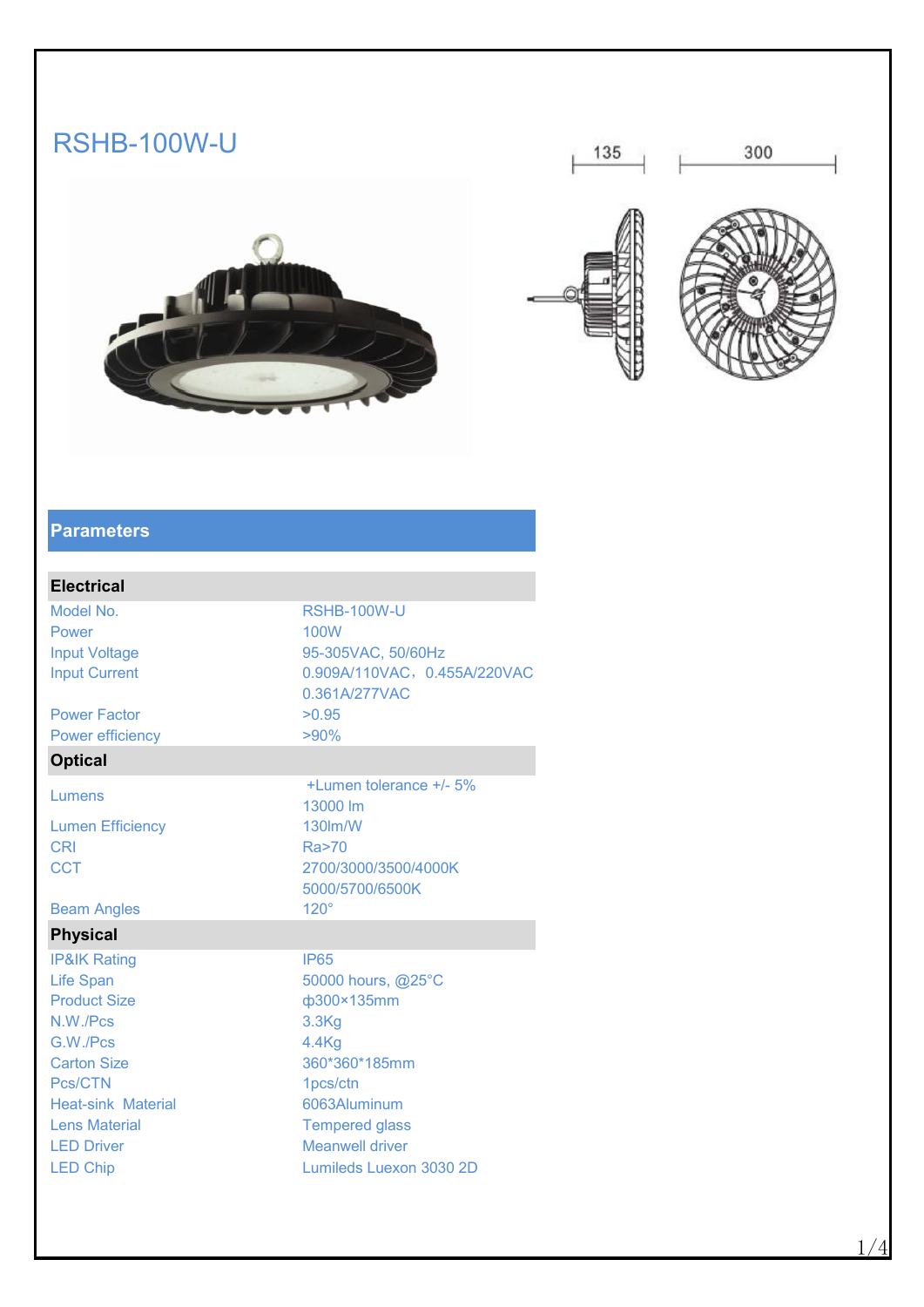# RSHB-120W-U











#### **Parameters**

#### **Electrical**

Model No. 2008 RSHB-120W-U

Power Factor  $>0.95$ Power efficiency  $>90\%$ 

### **Optical**

Lumen Efficiency 130 lm/W

Beam Angles 120°

#### **Physical**

**IP&IK Rating IP65** Product Size **b**  $\phi$ 300×135mm N.W./Pcs 3.6Kg G.W./Pcs 4.7Kg Carton Size 360\*360\*185mm Pcs/CTN 1pcs/ctn Heat-sink Material 6063Aluminum Lens Material Tempered glass LED Driver **Meanwell** driver LED Chip Lumileds Luexon 3030 2D

Power **120W Power 120W** Input Voltage 95-305VAC, 50/60Hz Input Current 1.090A/110VAC, 0.545A/220VAC, 0.433A/277VAC Lumens +/- 5% 15600 lm CRI Ra>70 CCT 2700/3000/3500/4000K 5000/5700/6500K

Life Span 50000 hours, @25°C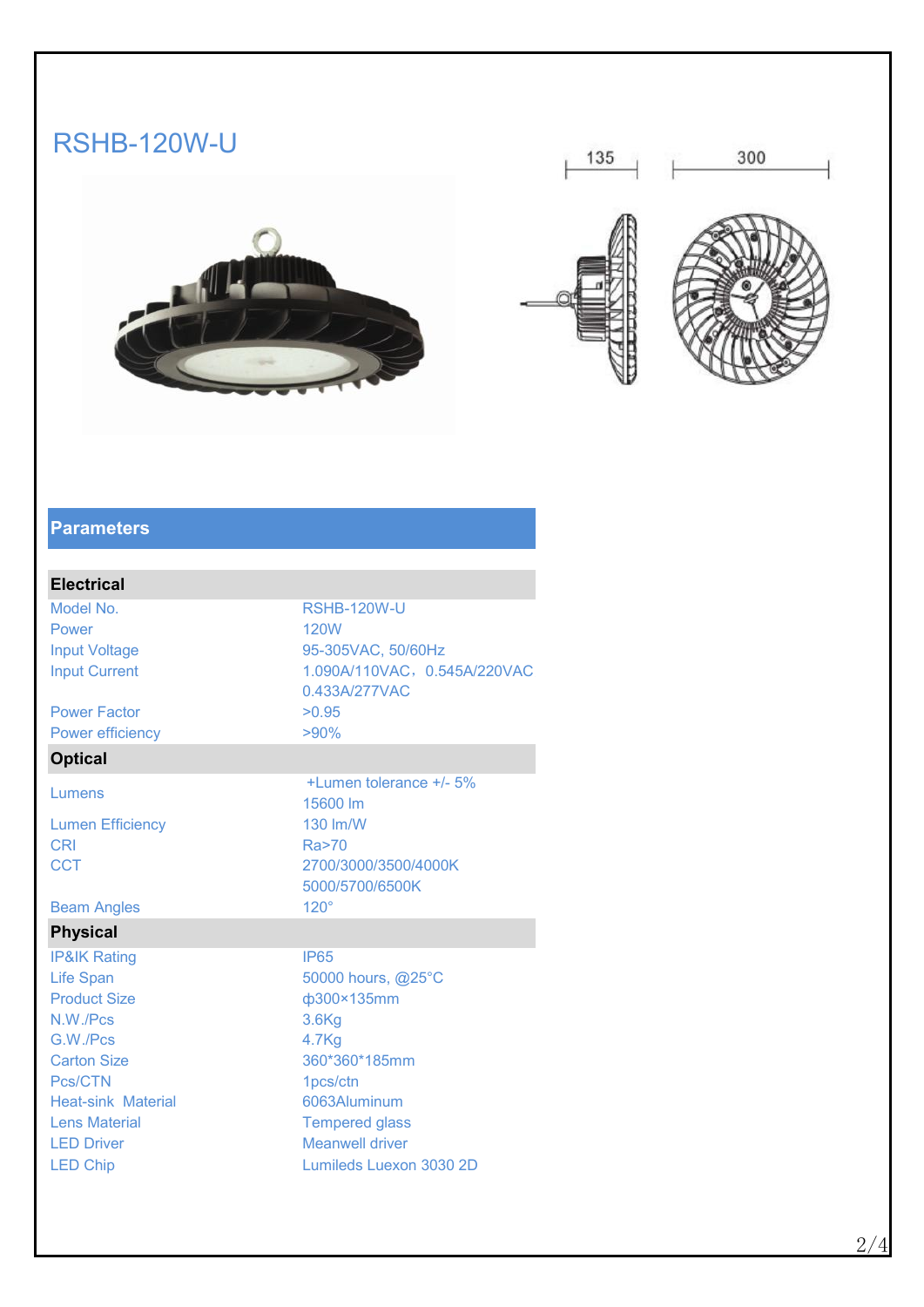# RSHB-150W-U









#### **Parameters**

### **Electrical**

Model No. 2008 RSHB-150W-U Power **150W Power 150W** 

Power Factor  $>0.95$ Power efficiency  $>90\%$ 

# **Optical**

Lumen Efficiency 130lm/W

#### Beam Angles 120°

#### **Physical**

**IP&IK Rating IP65** Product Size  $\phi$ 340×142mm N.W./Pcs 4.0Kg G.W./Pcs 5.4Kg Pcs/CTN 1pcs/ctn Heat-sink Material 6063Aluminum Lens Material **Tempered glass** LED Driver **Meanwell** driver

Input Voltage 95-305VAC, 50/60Hz Input Current 1.364A/110VAC, 0.682A/220VAC, 0.542A/277VAC Lumens  $+$ Lumen tolerance  $+$ /- 5% 19500 lm CRI Ra>70 CCT 2700/3000/3500/4000K 5000/5700/6500K Life Span 50000 hours, @25°C

Carton Size 390\*390\*190mm LED Chip Lumileds Luexon 3030 2D